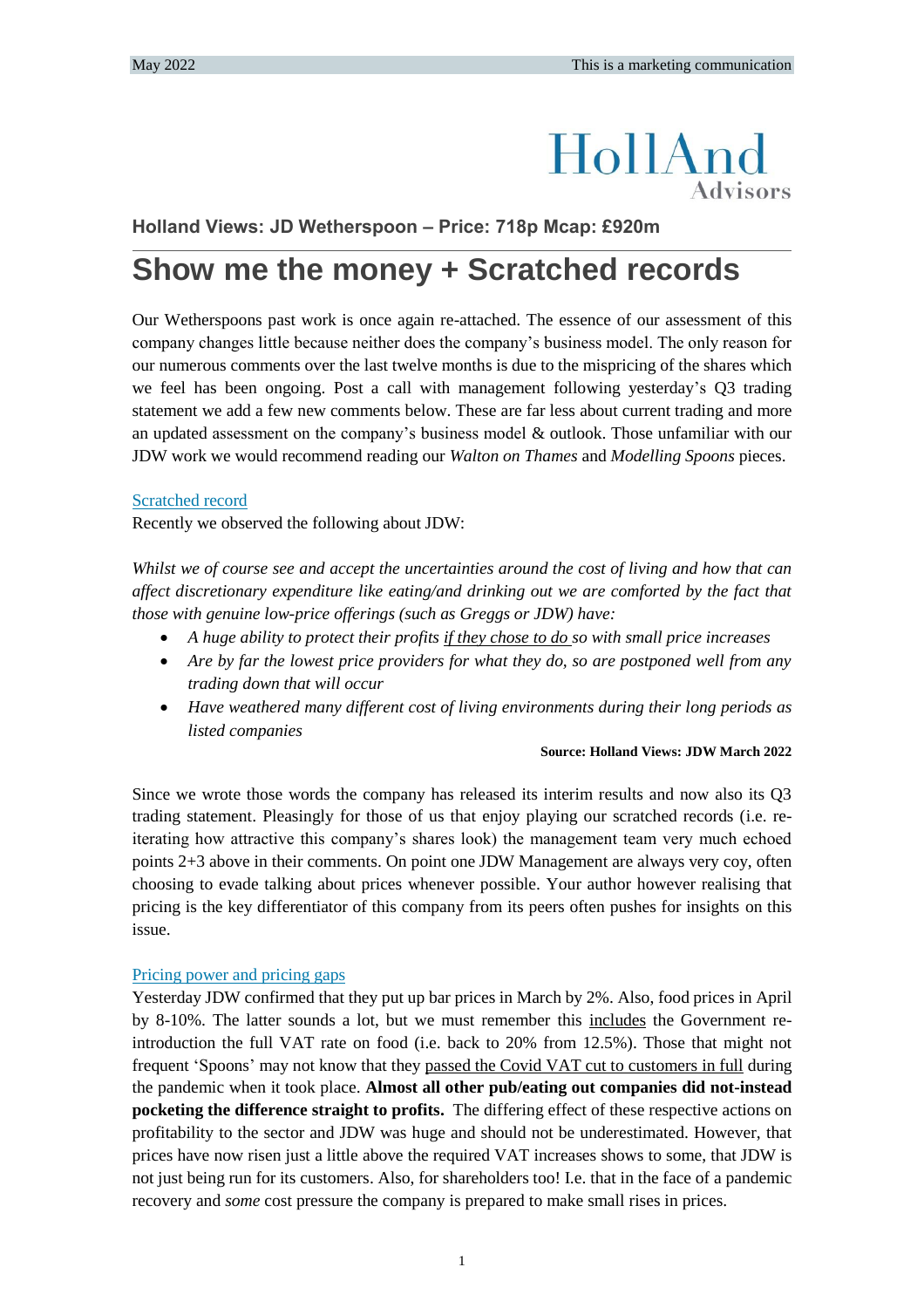Crucially for our assessment of the company however we note that the gap with restaurant and pub peers gave JDW ample room to do this. **We want readers to note that a 2% rise or cut in prices alone (i.e. assuming no other changes in volume and /or cost inflation) would swing JDW net profits by c.40 % in a year.** This assumes a starting 4% net margin on £1.8bn of sales (i.e. where the company was trading in 2019, the full year before CV-19). As an ardent Wal-Mart follower and excellent scale economy shared business sneaking extra price rises through in order to make a little more short-term profit is **not** in JDW's DNA. Indeed, we would recommend the video below to any that have not listened to it. It is Tim Martin talking about a trading period where they could have avoided a past profit warning just by putting a few pence on beer prices – he chose not to do so. We think it is enlightening as to the company's culture not just towards pricing, but also on important areas like long-term staff and customer loyalty also.

# <https://vimeo.com/305746906>

When asking a little more about pricing yesterday the company was happy to tell us something we already knew, but were delighted to have confirmed. This being that the pricing gap with its pub peers is likely at the biggest gap it has ever been. With the VAT actions others took during CV-19 (i.e. they all kept it) and with other pub/restaurant price increases we also have seen, this fact was anecdotally clear to us (and our sons!). That said it was still good to hear the company call it out. In the past when looked at over a basket of food and drinks JDW was c.20-30% cheaper than its nearest peers. As to what that gap is today, we do not know apart from to say it is "bigger", maybe "much bigger". Another fact to consider as the company has pointed out to us before is the following. I.e. that the basket checks the company does occasionally to estimate this gap is done by each pub manager. They assess the pricing of different food and drinks in the pubs and bars nearby which they compete with. But most pubs trading near a Wetherspoon have to be price conscious to survive. This has always suggested to us that the gap with the wider industry (including a pub say 10 miles away is likely even greater still).

#### Inches and chasms

A few years back your author spent a little too much time looking at the UK food retail sector. Much as he learnt a lot, he also learnt about places he did not want to fish. This experience led to Holland having a new mental model to add to our list:

*"Avoid the trenches – i.e. businesses where you have to fight 24/7 to win 6 inches of noman's land, only to give it back the next day."* **Source: Holland Advisors**

This tries to encapsulate those industries where the pricing differences are very small and very hard to gain any sort of real lasting dominance in. What has always interested us about JDW vs say a supermarket company is that like a lot of successful scale-economy businesses it is the only player in its field operating with this model (i.e. in the UK/Irish pub sector). Also, that the pricing difference between it and is peers is not small and hard to see, but huge, and therefore most importantly **obvious to the consumer.**

"*There is only one boss. The customer. And he can fire everybody in the company from the Chairman on down, simply by spending his money somewhere else."* – **Sam Walton, Wal-Mart founder**

In our *Walton on Thames* piece, we spent some time considering the true moat of JDW. We did this using an approach that Buffett himself once used to look at Geico.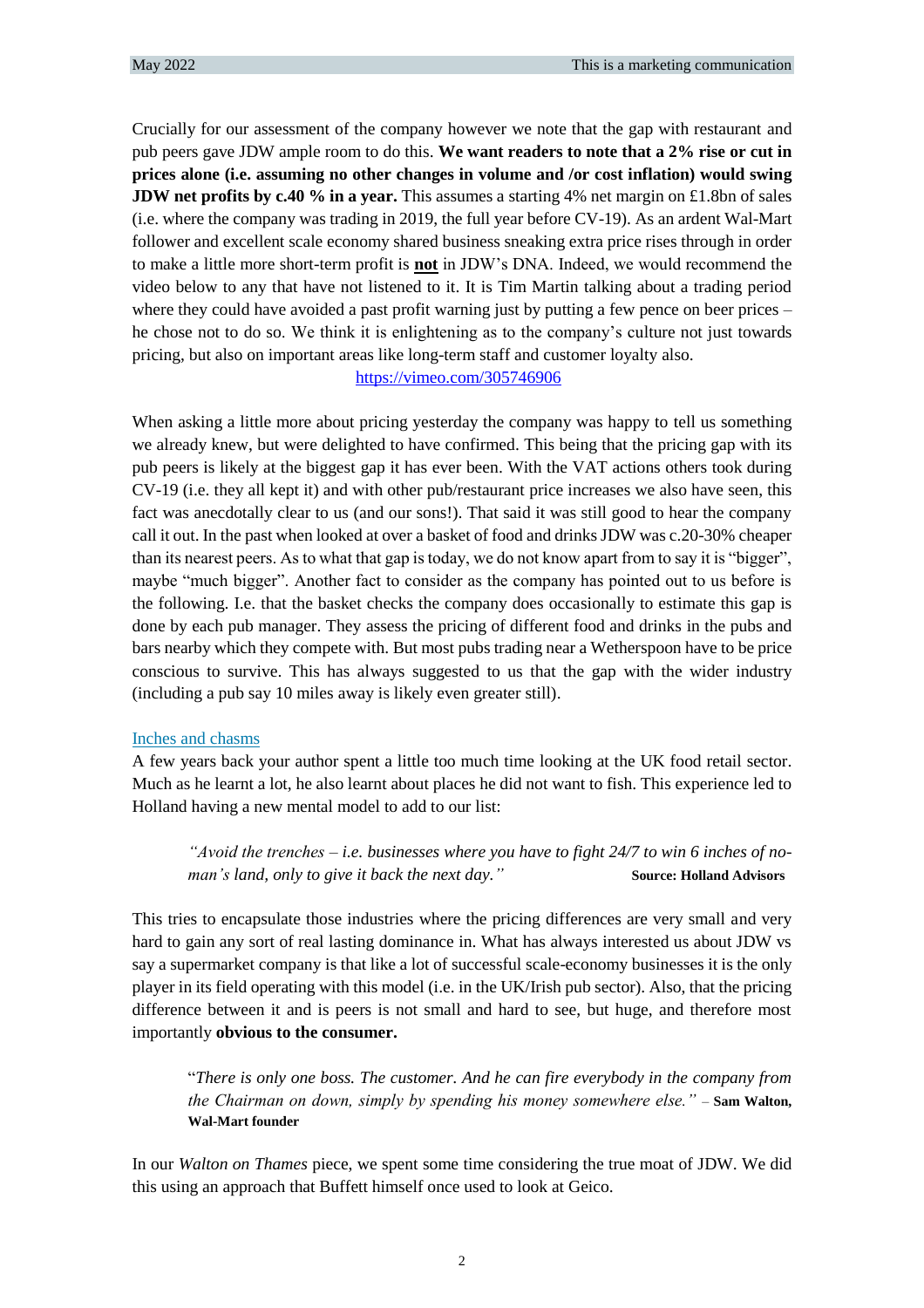We looked at what was given back to customers, employees and shareholders over time to make each of them happy/better off. We were then delighted when no less than Jeff Bezos used exactly the same methodology to assess his time at Amazon in his last annual letter a few months later…

# Hypotheticals

The benefits that have accrued to each group are laid out in our *Walton on Thames* report. However, a short cut could be to consider what the profits of JDW might be today were the pricing gap with peers not  $c.30%$  + as it likely is today, but only  $c.20%$ . Using the price sensitivity calculation, we made above we can adjust for prices being 10% higher, not 2% higher. This suggests that 2019 profits after-tax might have been £216m vs the £72m they were reported at! Today market cap just for a recap is £920m. We note the staff cost inflation that has been prevalent in this sector for the last 5+ years would have given this company ample reason to have such a pricing architecture if it had chosen to. Also, its customers would have still enjoyed much lower prices than anywhere else where they could have eaten/drunk out at. finally, such a large profit of £216m vs £72m would have been a Net Margin of c.12%, ie similar to Youngs!

Were those profits to have been reported, we suggest that Tim Martin might be looked at somewhat differently by our friends in other finance jobs! JDW would still be a powerful leadingon-price company, but in the customers' eyes maybe not quite as powerful as it is seen as today. Indeed, likely its volumes might have been a tad lower as a result, reducing a little the net profit figure we just guesstimated above. **JDW however chose not to do this.**

# DNA

Reflecting on this hypothetical scenario we are reminded of some reading we did around Costco some years ago, particularly the language of Sol Price and Jim Sinegal. Costco customer centricity was just so ingrained in its DNA that it stopped any shorter-term opportunities to profit at the customer's expense. **By always using a mark-up of only 14% made on any item it sold, this stopped a buyer who had secured 100,000 pairs of jeans for \$10 each marking them up to anything other than \$14, even when they knew the customer would be delighted to pay \$25 for them.**

Sadly, for us city scribblers, JDW has never given an easy rule of thumb around mark-up or another metric that makes the company easier to forecast. That said its long-term commitment to low prices, even in the face of lasting cost pressures is a true testament to its genuine long-term customer focus. It shows an ingrained deferred gratification gene. Investors should note just how rare this trait is. Tim Martin is often characterised in the press for one reason or other, but his desire to challenge consensus thinking and frankly his stubbornness is the exact trait needed from such-scale-economy shared founder managers. We read the motto below recently:

# *"You don't go into value investing for the group hugs"* **Source: Anon**

The same we suggest is true for these types of super long-term deferred-gratification business models.

# "Show me the money"

Those that want greater insights into the more detailed drivers of JDW current trading and outlook should look at two PDF's we attach. They have been helpfully distributed by the company's Finance Director and outline questions that arose during two periods of investor meetings. Also, giving the company's answers.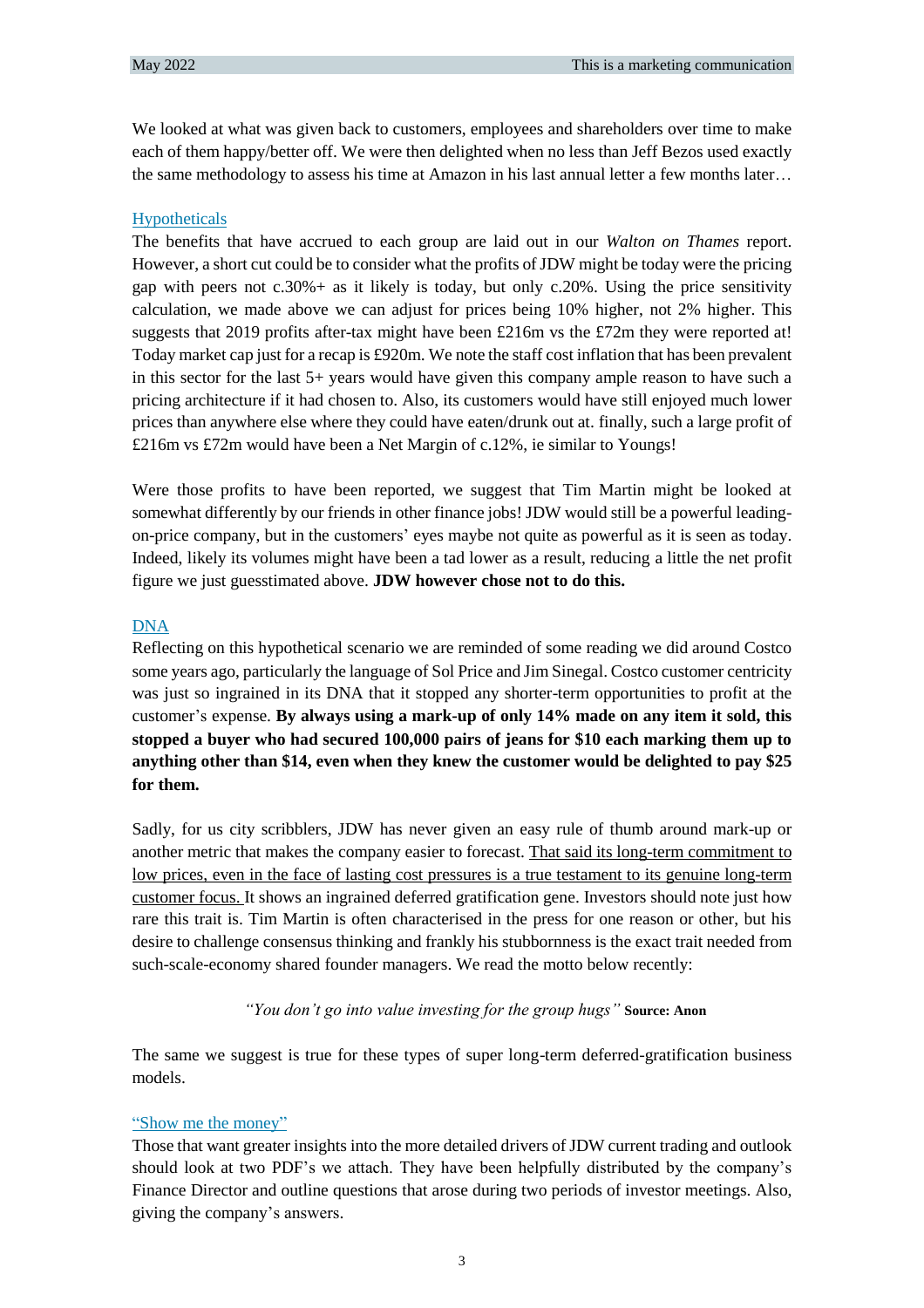Most observers will have by now read that JDW's most recent weeks trading is now back to fiscal year 2019 level. Whilst the company has spoken to cost inflation being contained at JDW due to high freehold ownership, leases with limited uplifts + good staff retention, the company have accepted there are *some* cost pressures.

The company has also now spoken of expecting a "*normalisation*" of profits in the coming financial year (i.e. to July 23). This profit recovery was clarified by JDW's management as likely to need turnover of c. £1.97bn (i.e. 8.3% above that in fiscal 2019) due to cost/other inflation. Mr Market's lack of reaction to this prospect of a full profit recovery is notable. We suspect with all that has gone on in the last few years and the slow trading recovery JDW has made vs other pubs thus far, this c.+8% caveat is just too much of a leap of faith. When once Mr Market was able to look past the Covid trough, discounting an expected recovery for companies like JDW, now he is in a tired Gerry Macquire mood, i.e. I will only believe all this when you … *"show me the money."* For that reason, the investment return prospects are excellent for those prepared to take a longterm view on JDW's customer proposition and its likely continuing growth and dominance of it.

# Super-models

The time we spend modelling companies is mostly just to understand likely earnings power. It is not be accurate in any short-term outlook. The piece we wrote in December (*Modelling Spoons*) and the spreadsheet that accompanied it are re-attached (with no changes). At that time assuming a return to 2019 sales levels might have seemed optimistic, now this seems once again realistic. Indeed, our June 2023 sales estimate was £1.93bn, vs company guide now of c.£1.97bn – not a bad guess maybe! That the company needs 8% higher sales in order to remake 2019 profits may cause concern for some observers, not for us. This is for a number of reasons:

- In January 2020, just before Covid struck JDW had just reported LFL sales growth of 5% above the 2019 year. This implies the group only needs to return to pre-Covid trading
- The sensitivity we have shown to pricing is illustrative of what the company can do to pass on cost inflation if it needs to. Whilst the company did not disclose the price/volume component of the c.8% rise in sales needed we suspect this is currently all volume.
- This company's value proposition pre-Covid was exceptional and drinkers and diners knew it hence the multiyear LFL sales growth they enjoyed up until that point. The price for product/service gap with peers has leapt to a chasm during the Covid years. Whilst there is as yet not the evidence to prove it, we stand by the view that JDW during Covid was a Mo Farah stock. By that we mean i.e. it will turn out to be a market-share winner at competitors expense.
- All of this points to consistent likely good LFL sales being reported in future normal years to come

Another quick look at our December model gives the following conclusion, notably from a then starting price of 911p:

- We made the best guesses we could about future growth and its likely investment cost whilst also assuming a gradual rise to 10% margins in year seven. This margin rise is not price gouging but just the effect of greater scale throughput using existing well-invested pub assets. **The result of this was a 7year investor IRR of 25%.** With a £43 share price in June 2029.
- Even keeping margins constant over the whole forecast period gave a 15% IRR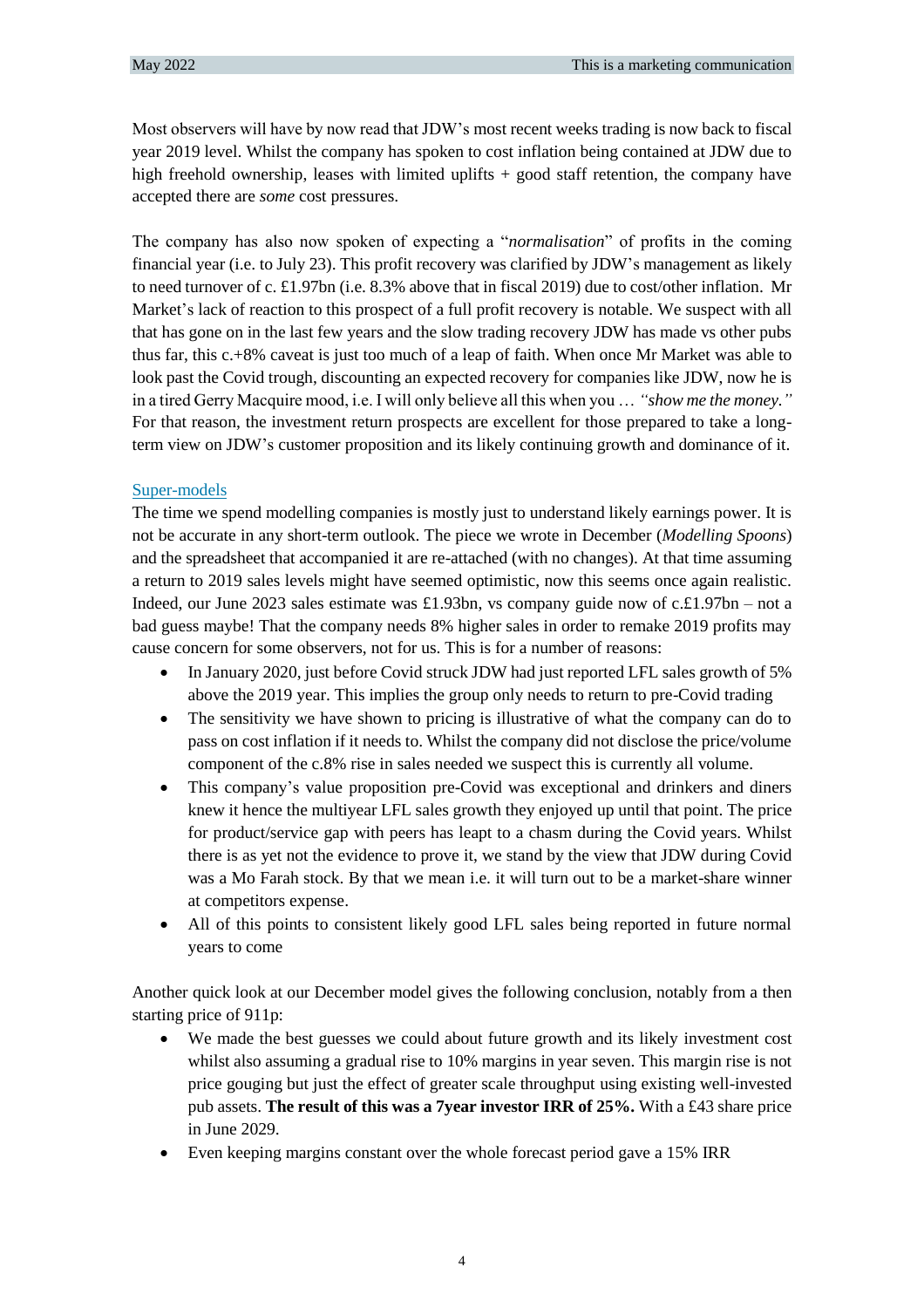Reducing our start price to £720p increases these returns to 26% and 17% pa respectively. These are extraordinary potential returns from a proven low-cost producer business that your 21-yearold children can tell you will be a winner.

# Easy to say - Hard to do

For many years now we have used the following Venn diagram in marketing and research pieces. We think it shows investing as its simplest. We also think it shows exactly what Buffett has been doing for the last 80 odd years, I.e. buying great business when they were not priced as such. (e.g. Coke/Amex/Apple)

# Fig.1 Buy, when great companies are price like bad ones:



Identifying great powerful, resilient businesses with good compounding prospects when all around you have written them-off we don't think is easy to do psychologically. However, that is what we think todays JD Wetherspoon opportunity is for those prepared to do the work. As Munger opines:

"i*f it was easy, everyone would be rich"*

# **Buy JD Wetherspoon**

\*Any estimates on the future of the company returns are the view of the author only. These should not be used as forecasts or recommendations.

# **Andrew [firstname@hollandadvisors.co.uk](mailto:firstname@hollandadvisors.co.uk)**

The Directors and employees of Holland Advisors may have a beneficial interest in some of the companies mentioned in this report via holdings in a fund that they also act as managers to.